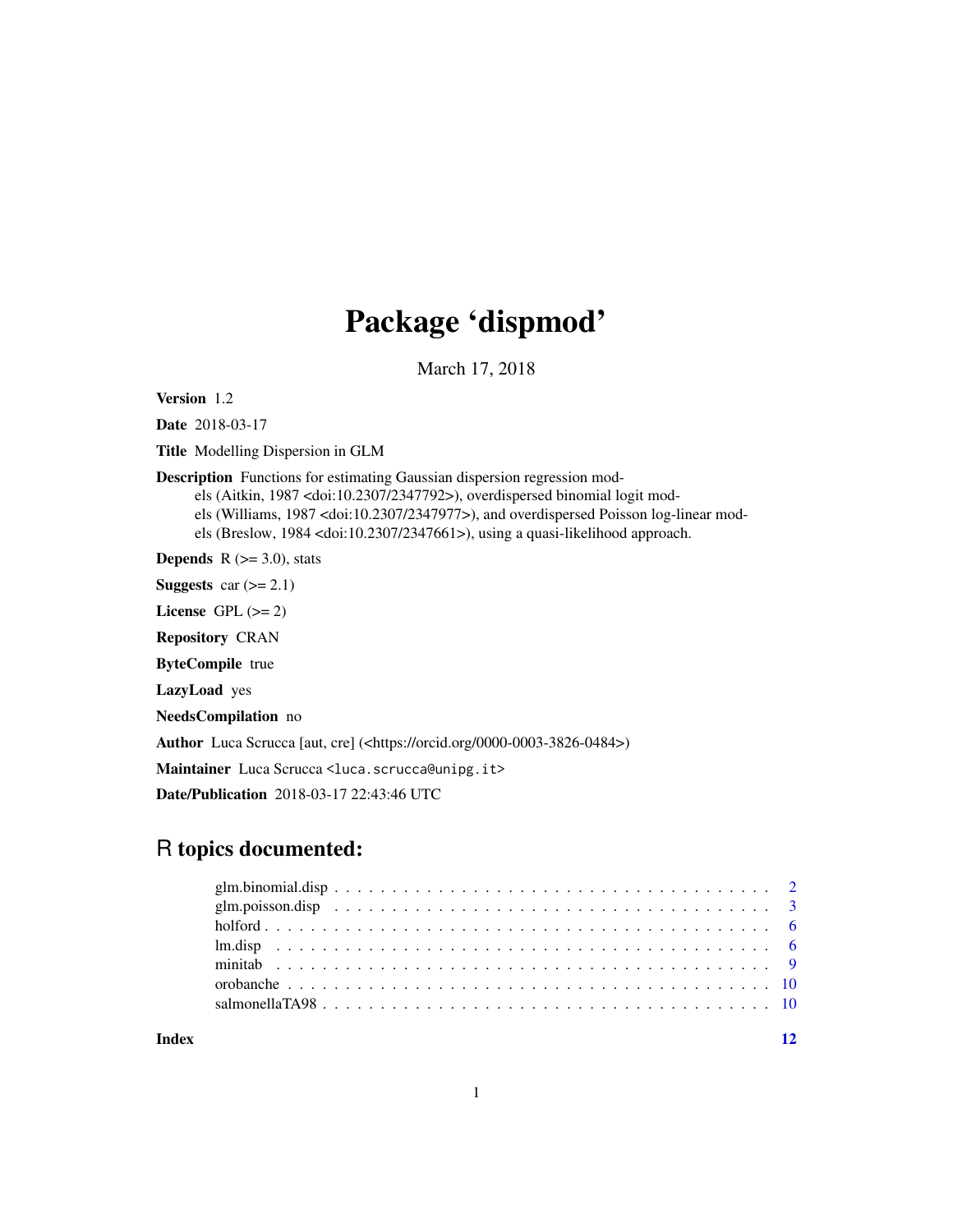<span id="page-1-1"></span><span id="page-1-0"></span>glm.binomial.disp *Overdispersed binomial logit models*

#### **Description**

This function estimates overdispersed binomial logit models using the approach discussed by Williams (1982).

#### Usage

```
glm.binomial.disp(object, maxit = 30, verbose = TRUE)
```
#### **Arguments**

| object  | an object of class "g1m" providing a fitted binomial logistic regression model;<br>see glm. |
|---------|---------------------------------------------------------------------------------------------|
| maxit   | integer giving the maximal number of iterations for the model fitting procedure.            |
| verbose | logical, if TRUE information are printed during each step of the algorithm.                 |

#### Details

Extra-binomial variation in logistic linear models is discussed, among others, in Collett (1991). Williams (1982) proposed a quasi-likelihood approach for handling overdispersion in logistic regression models.

Suppose we observe the number of successes  $y_i$  in  $m_i$  trials, for  $i = 1, \ldots, n$ , such that

$$
y_i | p_i \sim \text{Binomial}(m_i, p_i)
$$
  
 $p_i \sim \text{Beta}(\gamma, \delta)$ 

Under this model, each of the *n* binomial observations has a different probability of success  $p_i$ , where  $p_i$  is a random draw from a Beta distribution. Thus,

$$
E(p_i) = \frac{\gamma}{\gamma + \delta} = \theta
$$

$$
V(p_i) = \phi\theta(1 - \theta)
$$

Assuming  $\gamma > 1$  and  $\delta > 1$ , the Beta density is zero at the extreme values of zero and one, and thus  $0 < \phi \leq 1/3$ . From this, the unconditional mean and variance can be calculated:

$$
E(y_i) = m_i \theta
$$
  

$$
V(y_i) = m_i \theta (1 - \theta)(1 + (m_i - 1)\phi)
$$

so unless  $m_i = 1$  or  $\phi = 0$ , the unconditional variance of  $y_i$  is larger than binomial variance. Identical expressions for the mean and variance of  $y_i$  can be obtained if we assume that the  $m_i$ counts on the i-th unit are dependent, with the same correlation  $\phi$ . In this case,  $-1/(m_i - 1)$  $\phi \leq 1$ .

The method proposed by Williams uses an iterative algorithm for estimating the dispersion parameter  $\phi$  and hence the necessary weights  $1/(1 + \phi(m_i - 1))$  (for details see Williams, 1982).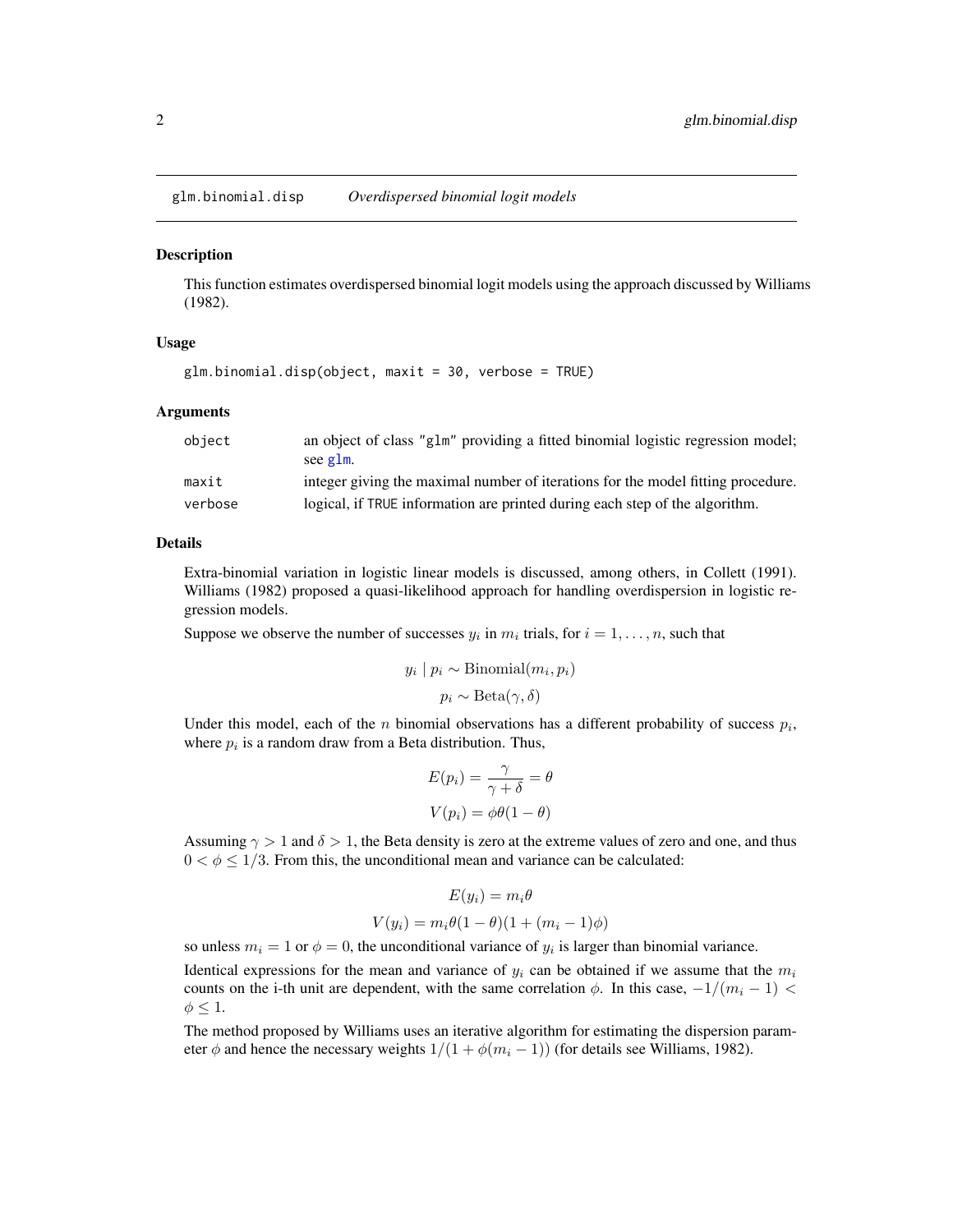#### <span id="page-2-0"></span>Value

The function returns an object of class "glm" with the usual information and the added components:

| dispersion   | the estimated dispersion parameter.      |
|--------------|------------------------------------------|
| disp.weights | the final weights used to fit the model. |

#### Note

Based on a similar procedure available in Arc (Cook and Weisberg, [http://www.stat.umn.edu/](http://www.stat.umn.edu/arc) [arc](http://www.stat.umn.edu/arc))

#### References

Collett, D. (1991), *Modelling Binary Data*, London: Chapman and Hall.

Williams, D. A. (1982), Extra-binomial variation in logistic linear models, *Applied Statistics*, 31, 144–148.

#### See Also

[lm](#page-0-0), [glm](#page-0-0), [lm.disp](#page-5-1), [glm.poisson.disp](#page-2-1)

#### Examples

```
data(orobanche)
```

```
mod <- glm(cbind(germinated, seeds-germinated) ~ host*variety, data = orobanche,
           family = binomial(logit))
summary(mod)
```
mod.disp <- glm.binomial.disp(mod) summary(mod.disp) mod.disp\$dispersion

<span id="page-2-1"></span>glm.poisson.disp *Overdispersed Poisson log-linear models*

### Description

This function estimates overdispersed Poisson log-linear models using the approach discussed by Breslow N.E. (1984).

#### Usage

```
glm.poisson.disp(object, maxit = 30, verbose = TRUE)
```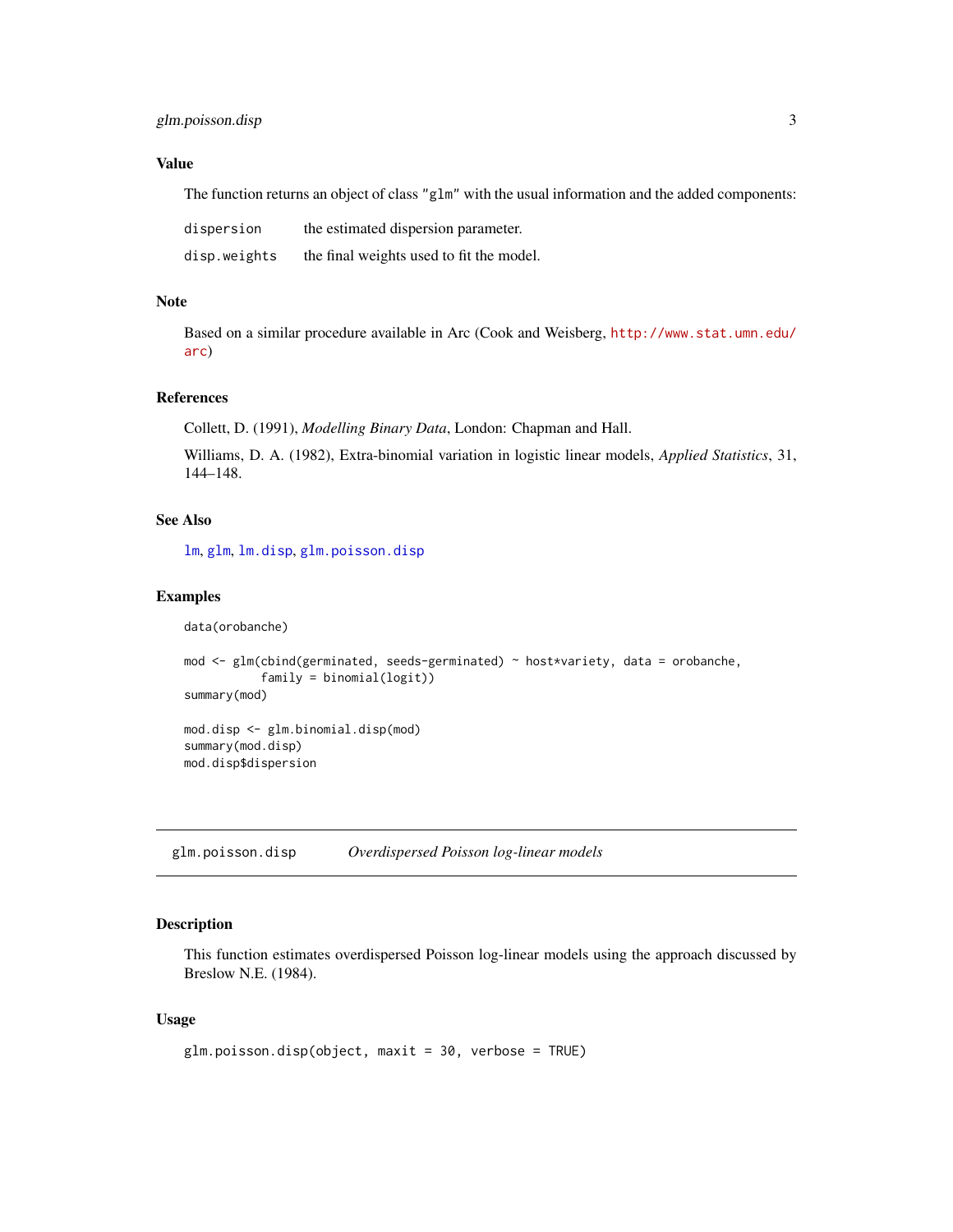#### <span id="page-3-0"></span>Arguments

| object  | an object of class "glm" providing a fitted Poisson log-linear regression model;<br>see g1m. |
|---------|----------------------------------------------------------------------------------------------|
| maxit   | integer giving the maximal number of iterations for the model fitting procedure.             |
| verbose | logical, if TRUE information are printed during each step of the algorithm.                  |

#### Details

Breslow (1984) proposed an iterative algorithm for fitting overdispersed Poisson log-linear models. The method is similar to that proposed by Williams (1982) for handling overdispersion in logistic regression models (see [glm.binomial.disp](#page-1-1)).

Suppose we observe  $n$  independent responses such that

$$
y_i | \lambda_i \sim \text{Poisson}(\lambda_i n_i)
$$

for  $i = 1, \ldots, n$ . The response variable  $y_i$  may be an event counts variable observed over a period of time (or in the space) of length  $n_i$ , whereas  $\lambda_i$  is the rate parameter. Then,

$$
E(y_i | \lambda_i) = \mu_i = \lambda_i n_i = \exp(\log(n_i) + \log(\lambda_i))
$$

where  $\log(n_i)$  is an offset and  $\log(\lambda_i) = \beta' x_i$  expresses the dependence of the Poisson rate parameter on a set of, say p, predictors. If the periods of time are all of the same length, we can set  $n<sub>i</sub> = 1$ for all  $i$  so the offset is zero.

The Poisson distribution has  $E(y_i | \lambda_i) = V(y_i | \lambda_i)$ , but it may happen that the actual variance exceeds the nominal variance under the assumed probability model.

Suppose that  $\theta_i = \lambda_i n_i$  is a random variable distributed according to

$$
\theta_i \sim \text{Gamma}(\mu_i, 1/\phi)
$$

where  $E(\theta_i) = \mu_i$  and  $V(\theta_i) = \mu_i^2 \phi$ . Thus, it can be shown that the unconditional mean and variance of  $y_i$  are given by

$$
E(y_i) = \mu_i
$$

and

$$
V(y_i) = \mu_i + \mu_i^2 \phi = \mu_i (1 + \mu_i \phi)
$$

Hence, for  $\phi > 0$  we have overdispersion. It is interesting to note that the same mean and variance arise also if we assume a negative binomial distribution for the response variable.

The method proposed by Breslow uses an iterative algorithm for estimating the dispersion parameter  $\phi$  and hence the necessary weights  $1/(1 + \mu_i \phi)$  (for details see Breslow, 1984).

#### Value

The function returns an object of class "glm" with the usual information and the added components:

| dispersion   | the estimated dispersion parameter.      |
|--------------|------------------------------------------|
| disp.weights | the final weights used to fit the model. |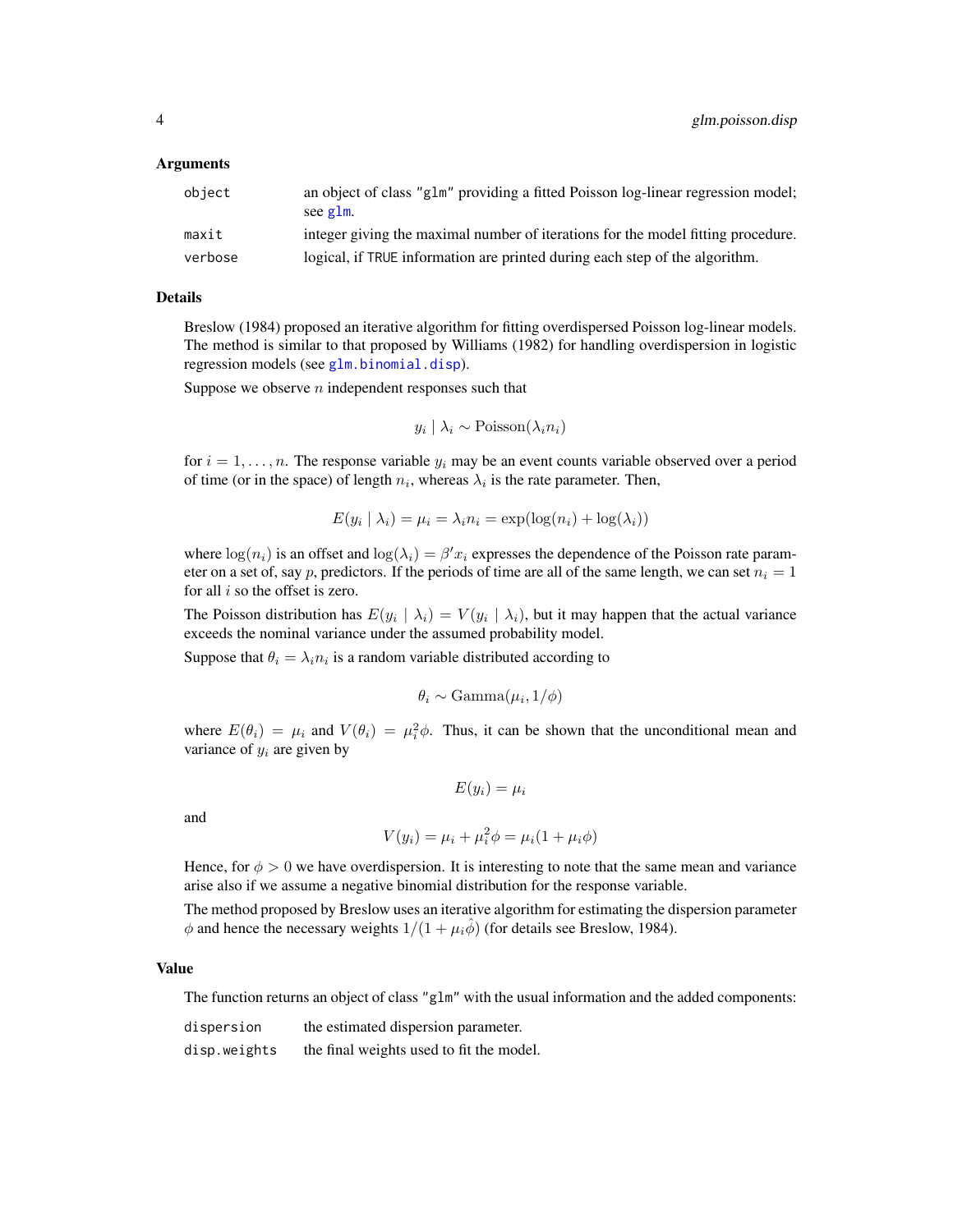#### <span id="page-4-0"></span>Note

Based on a similar procedure available in Arc (Cook and Weisberg, [http://www.stat.umn.edu/](http://www.stat.umn.edu/arc) [arc](http://www.stat.umn.edu/arc))

#### References

Breslow, N.E. (1984), Extra-Poisson variation in log-linear models, *Applied Statistics*, 33, 38–44.

#### See Also

[lm](#page-0-0), [glm](#page-0-0), [lm.disp](#page-5-1), [glm.binomial.disp](#page-1-1)

#### Examples

```
## Salmonella TA98 data
data(salmonellaTA98)
salmonellaTA98 <- within(salmonellaTA98, logx10 <- log(x+10))
mod \leq glm(y \sim logx10 + x, data = salmonellaTA98, family = poisson(log))
summary(mod)
mod.disp <- glm.poisson.disp(mod)
summary(mod.disp)
mod.disp$dispersion
# compute predictions on a grid of x-values...
x0 <- with(salmonellaTA98, seq(min(x), max(x), length=50))
eta0 <- predict(mod, newdata = data.frame(\log x10 = \log(x0+10), x = x0), se=TRUE)
eta0.disp <- predict(mod.disp, newdata = data.frame(logx10 = log(x0+10), x = x0), se=TRUE)
# ... and plot the mean functions with variability bands
plot(y \sim x, data = salmonellaTA98)lines(x0, exp(eta0$fit))
lines(x0, exp(eta0$fit+2*eta0$se), lty=2)
lines(x0, exp(eta0$fit-2*eta0$se), lty=2)
lines(x0, exp(eta0.disp$fit), col=3)
lines(x0, exp(eta0.disp$fit+2*eta0.disp$se), lty=2, col=3)
lines(x0, exp(eta0.disp$fit-2*eta0.disp$se), lty=2, col=3)
## Holford's data
data(holford)
mod \leq glm(incid \sim offset(log(pop)) + Age + Cohort, data = holford,
           family = poisson(log)summary(mod)
mod.disp <- glm.poisson.disp(mod)
summary(mod.disp)
mod.disp$dispersion
```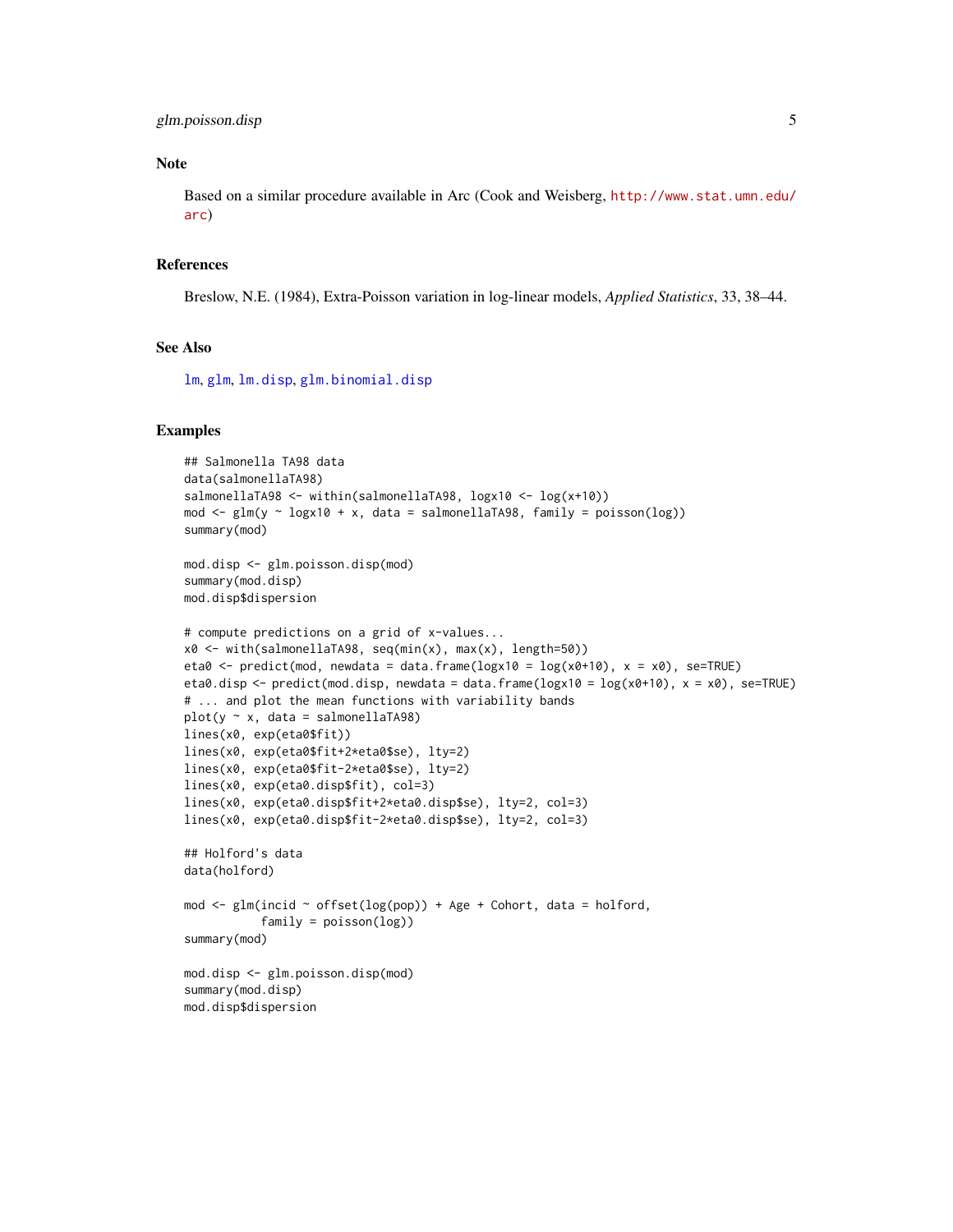#### <span id="page-5-0"></span>Description

Holford's data on prostatic cancer deaths and mid-period population denominators for non-whites in the US by age and calendar period. Thirteen birth cohorts from 1855-59 through to 1915-19 are represented in at least one of seven 5-year age groups (50-54 through to 80-84) and one of the seven 5-year calendar periods (1935-39 through to 1965-69) for which data are provided.

#### Usage

data(minitab)

#### Format

This data frame contains the following columns:

incid number ofd prostatic cancer deaths.

pop mid-period population counts.

Age age groups.

Period calendar periods.

Cohort cohorts.

#### Source

Holford, T.R. (1983) The estimation of age, period and cohort effects for vital rates. *Biometrics*, 39, 311–324.

#### References

Breslow, N.E. (1984), Extra-Poisson variation in log-linear models, *Applied Statistics*, 33, 38–44.

<span id="page-5-1"></span>lm.disp *Gaussian dispersion models*

#### Description

This function estimates Gaussian dispersion regression models.

#### Usage

```
lm.disp(formula, var.formula, data = list(), maxit = 30,
       epsilon = glm.control()$epsilon, subset, na.action = na.omit,
       contrasts = NULL, offset = NULL)
```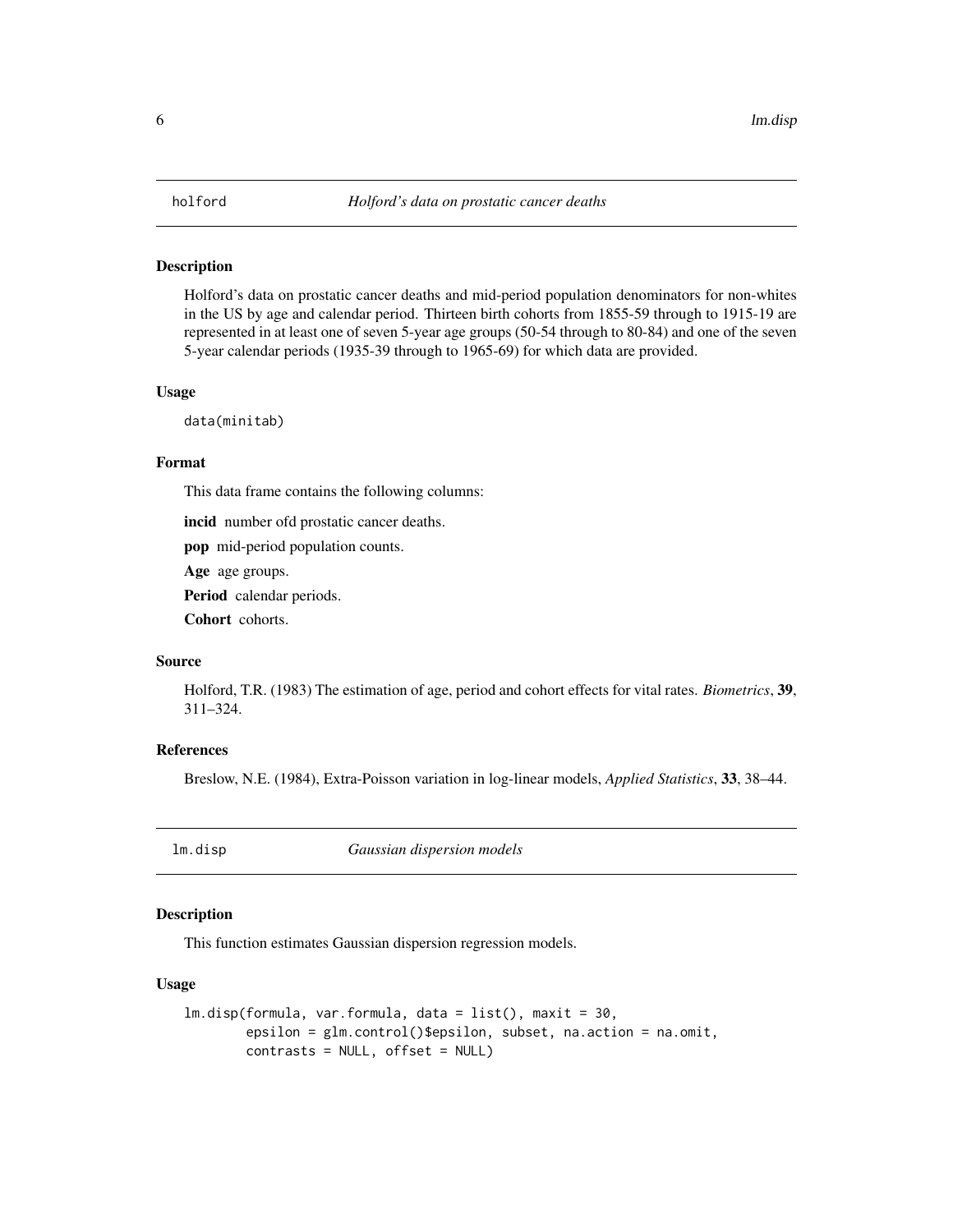#### <span id="page-6-0"></span>lm.disp  $\sim$  7

#### Arguments

| formula     | a symbolic description of the mean function of the model to be fit. For the details<br>of model formula specification see lm and formula.                                                                                                                  |
|-------------|------------------------------------------------------------------------------------------------------------------------------------------------------------------------------------------------------------------------------------------------------------|
| var.formula | a symbolic description of the variance function of the model to be fit. This must<br>be a one-sided formula; if omitted the same terms used for the mean function<br>are used. For the details of model formula specification see $\text{Im}$ and formula. |
| data        | an optional data frame containing the variables in the model. By default the vari-<br>ables are taken from environment (formula), typically the environment from<br>which the function is called.                                                          |
| maxit       | integer giving the maximal number of iterations for the model fitting procedure.                                                                                                                                                                           |
| epsilon     | tolerance value for checking convergence. See glm.control.                                                                                                                                                                                                 |
| subset      | an optional vector specifying a subset of observations to be used in the fitting<br>process.                                                                                                                                                               |
| na.action   | a function which indicates what should happen when the data contain NA's. By<br>default is set to na. omit, but other possibilities are available; see na. omit.                                                                                           |
| contrasts   | an optional list as described in the contrasts. arg argument of model. matrix. default.                                                                                                                                                                    |
| offset      | this can be used to specify an a priori known component to be included in the<br>linear predictor during fitting. An offset term can be included in the formula<br>instead or as well, and if both are specified their sum is used.                        |

#### Details

Gaussian dispersion models allow to model variance heterogeneity in Gaussian regression analysis using a log-linear model for the variance.

Suppose a response  $y$  is modelled as a function of a set of  $p$  predictors  $x$  through the linear model

$$
y_i = \beta' x_i + e_i
$$

where  $e_i \sim N(0, \sigma^2)$  under homogeneity.

Variance heterogeneity is modelled as

$$
V(e_i) = \sigma^2 = \exp(\lambda' z_i)
$$

where  $z_i$  may contain some or all the variables in  $x_i$  and other variables not included in  $x_i$ ;  $z_i$  is however assumed to contain a constant term.

The full model can be expressed as

$$
E(y|x) = \beta' x
$$

$$
V(y|x) = \exp(\lambda' z)
$$

and it is fitted by maximum likelihood following the algorithm described in Aitkin (1987).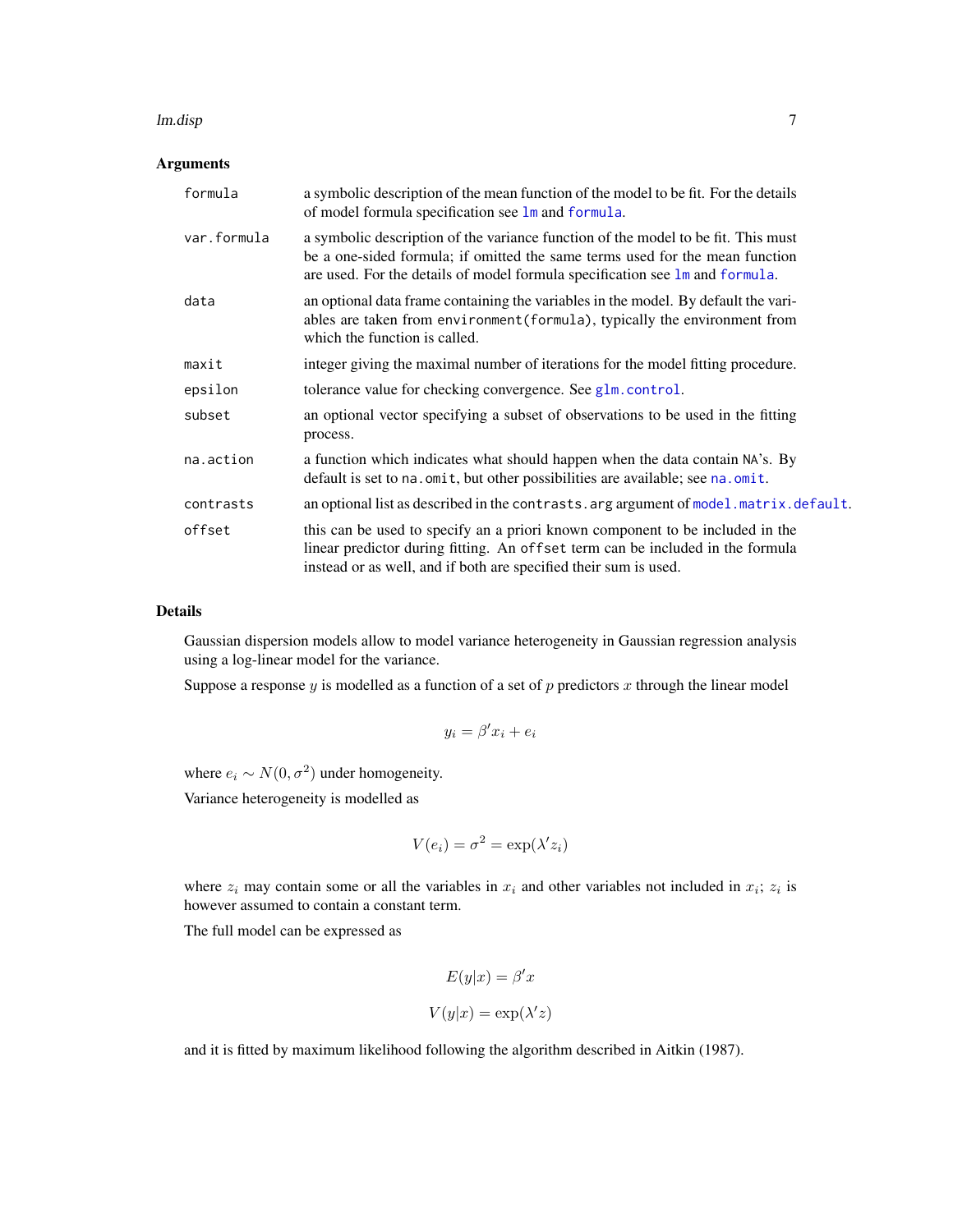#### <span id="page-7-0"></span>Value

lm.dispmod() returns an object of class "dispmod".

The summary method can be used to obtain and print a summary of the results.

An object of class "dispmod" is a list containing the following components:

| call             | the matched call.                                                                                                   |  |
|------------------|---------------------------------------------------------------------------------------------------------------------|--|
| mean             | an object of class "g1m" giving the fitted model for the mean function; see $g1m$                                   |  |
| var              | an object of class "g1m" giving the fitted model for the variance function; see<br>glm.                             |  |
| initial.deviance |                                                                                                                     |  |
|                  | the value of the deviance at the beginning of the iterative procedure, <i>i.e.</i> assum-<br>ing constant variance. |  |
| deviance         | the value of the deviance at the end of the iterative procedure.                                                    |  |
|                  |                                                                                                                     |  |

#### Note

Based on a similar procedure available in Arc (Cook and Weisberg, [http://www.stat.umn.edu/](http://www.stat.umn.edu/arc) [arc](http://www.stat.umn.edu/arc))

#### References

Aitkin, M. (1987), Modelling variance heterogeneity in normal regression models using GLIM, *Applied Statistics*, 36, 332–339.

#### See Also

[lm](#page-0-0), [glm](#page-0-0), [glm.binomial.disp](#page-1-1), [glm.poisson.disp](#page-2-1), [ncvTest](#page-0-0).

#### Examples

```
data(minitab)
minitab <- within(minitab, y <- V^(1/3) )
mod \leq - \ln(y \sim H + D, \text{ data = minith})summary(mod)
mod.disp1 <- lm.disp(y \sim H + D, data = minitab)summary(mod.disp1)
mod.disp2 <- lm.disp(y \sim H + D, \sim H, data = minitab)summary(mod.disp2)
# Likelihood ratio test
deviances <- c(mod.disp1$initial.deviance,
               mod.disp2$deviance,
               mod.disp1$deviance)
lrt <- c(NA, abs(diff(deviances)))
cbind(deviances, lrt, p.value = 1-pchisq(lrt, 1))
# quadratic dispersion model on D (as discussed by Aitkin)
```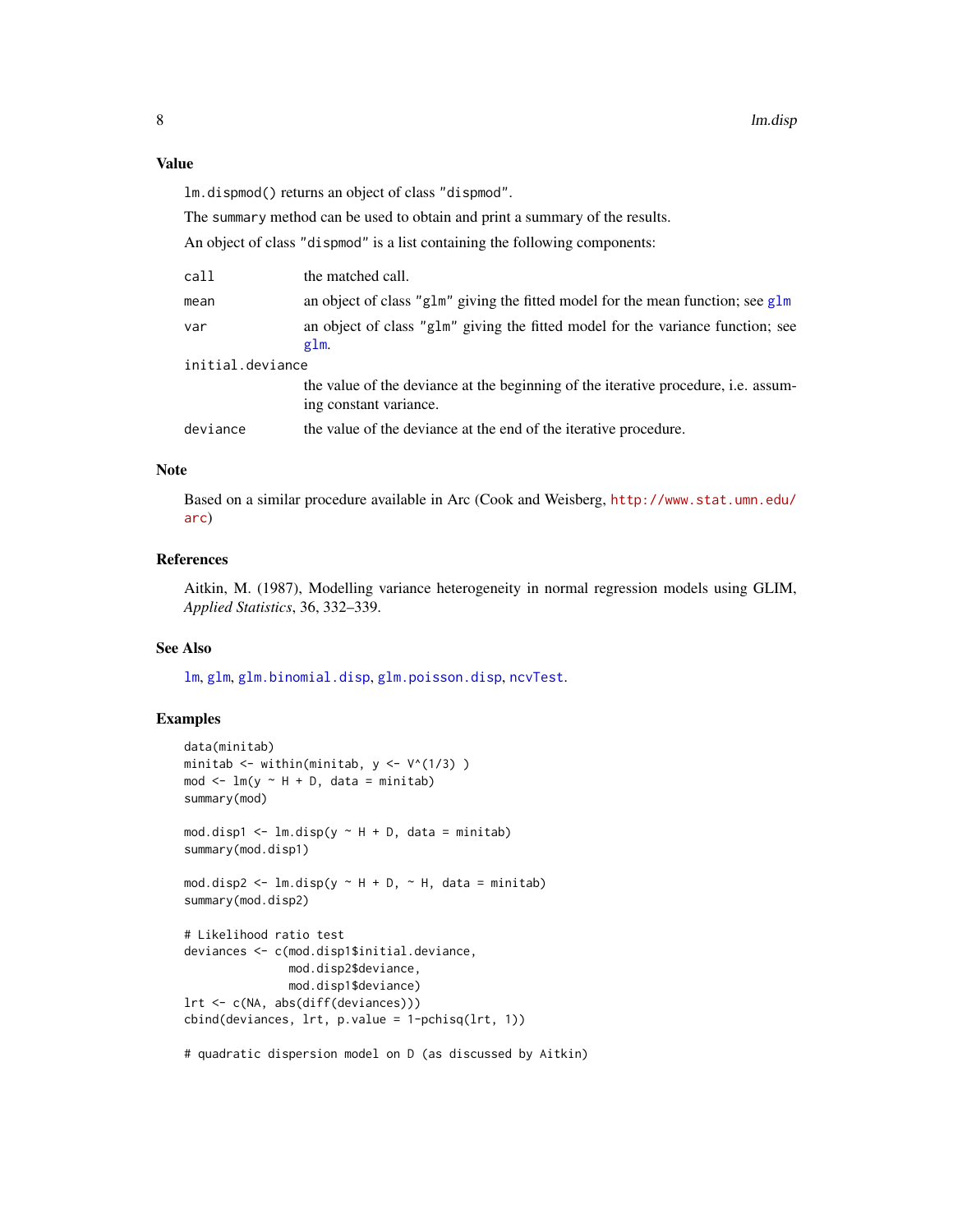#### <span id="page-8-0"></span>minitab 9

```
mod.disp4 <- lm.disp(y \sim H + D, \sim D + I(D^2)), data = minitab)
summary(mod.disp4)
r <- mod$residuals
phi.est <- mod.disp4$var$fitted.values
plot(minitab$D, log(r^2))
lines(minitab$D, log(phi.est))
```
minitab *Minitab tree data*

#### Description

Data on 31 black cherry trees sampled from the Allegheny Natinoal Forest, Pennsylvania.

#### Usage

data(minitab)

#### Format

This data frame contains the following columns:

- D diameter 4.5 feet of the ground, inches
- H height of the tree, feet
- V marketable volume of wood, cubic feet

#### Source

Ryan, T.A., Joiner, B.L. and Ryan, B.F. (1976) *Minitab Student Handbook*. N. Scituate, MA: Duxbury.

#### References

Cook, R.D. and Weisberg, S. (1982) *Residuals and Influence in Regression*, New York: Chapman and Hall, p. 66.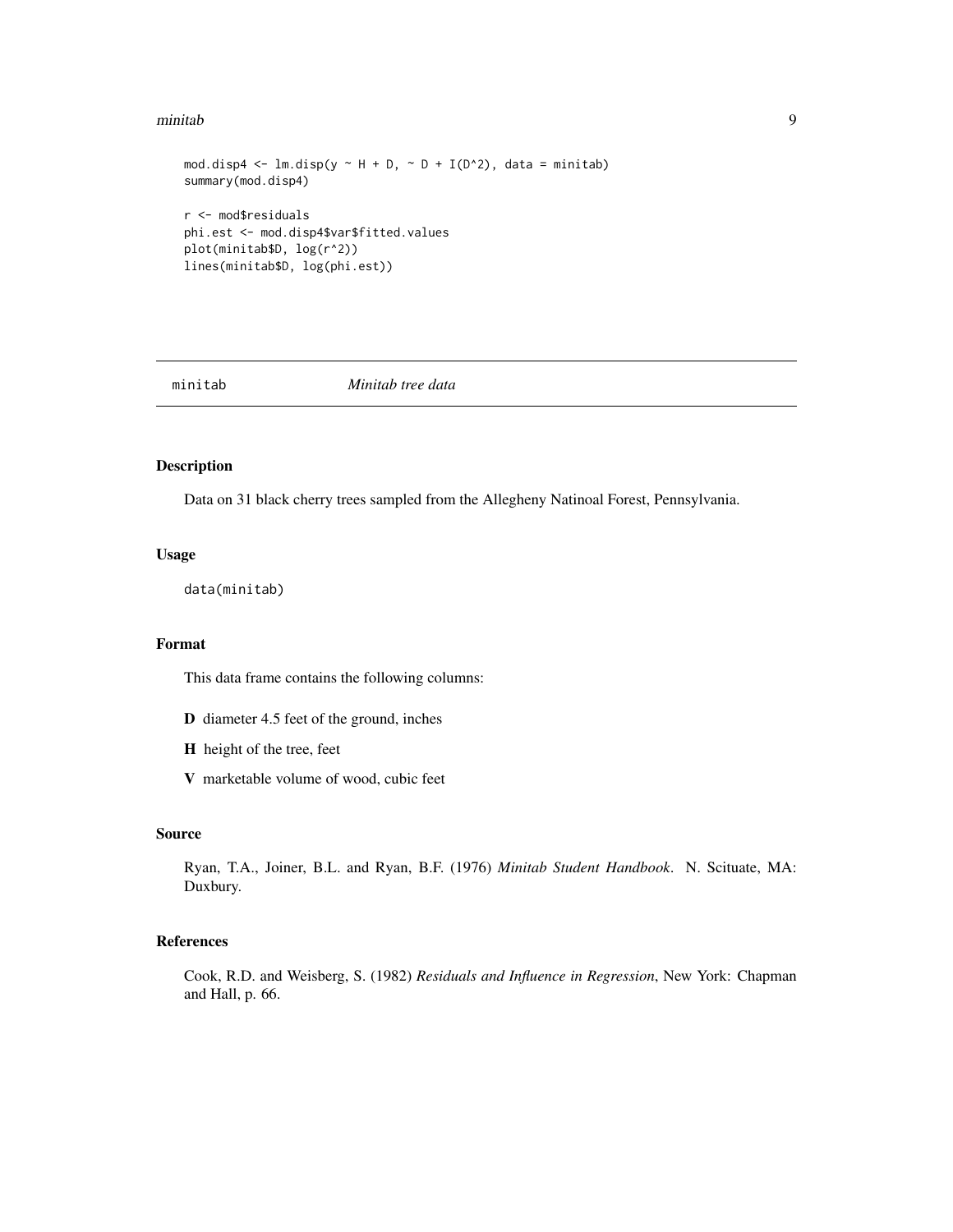<span id="page-9-0"></span>

#### Description

Orobanche, commonly known as broomrape, is a genus of parasitic plants with chlorophyll that grow on the roots of flowering plants. Batches of seeds of two varieties of the plant were were brushed onto a plate of diluted extract of bean or cucumber, and the number germinating were recorded.

#### Usage

data(orobanche)

#### Format

This data frame contains the following columns:

germinated Number germinated

seeds Number of seeds

slide Slide number

host Host type

variety Variety name

#### Source

Crowder, M.J. (1978) Beta-binomial anova for proportions. *Applied Statistics*, 27, 34–37.

#### References

Collett, D. (1991) *Modelling Binary Data*, London: Chapman and Hall, Chapter 6.

salmonellaTA98 *Salmonella reverse mutagenicity assay*

#### Description

Data on Ames Salmonella reverse mutagenicity assay.

#### Usage

data(salmonellaTA98)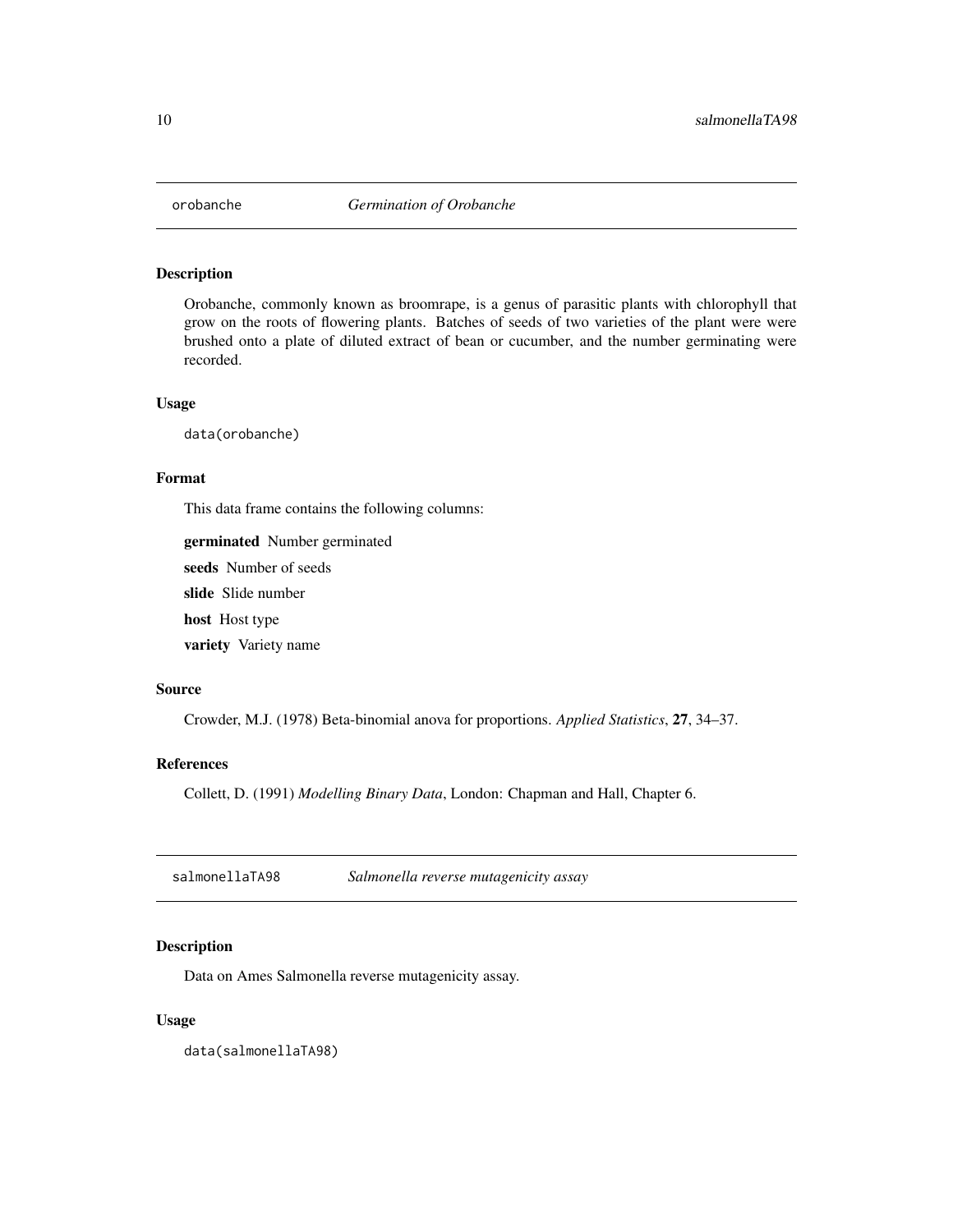#### Format

This data frame contains the following columns:

- x dose levels of quinoline
- y numbers of revertant colonies of TA98 Salmonella observed on each of three replicate plates testes at each of six dose levels of quinolinediameter 4.5 feet of the ground, inches

#### Source

Margolin, B.J., Kaplan, N. and Zeiger, E. (1981) Statistical analysis of the Ames Salmonella/microsome test, *Proc. Natl. Acad. Sci. USA*, 76, 3779–3783.

#### References

Breslow, N.E. (1984), Extra-Poisson variation in log-linear models, *Applied Statistics*, 33, 38–44.